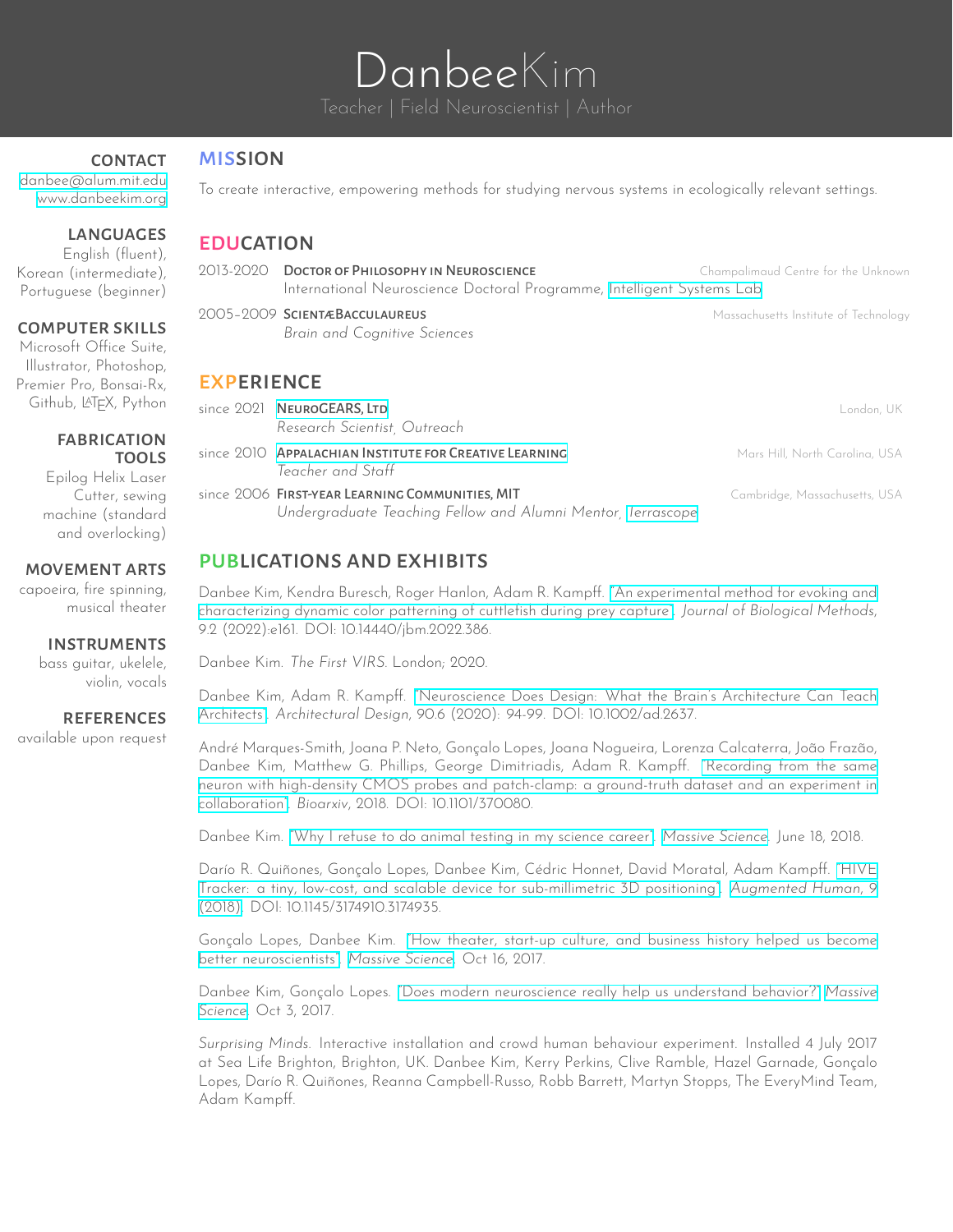# experience continued...

since 2019 **NEURONAUTAS Lisboa, Portugal** 

*Teacher and Staff*

- A hands-on neuroscience and robotics camp for local 10th-grade students, originally hosted at the Champalimaud Centre for the Unknown
- Assisted in procuring €30,000 of funding from Fundação Calouste Gulbenkian
- Collaboratively developed and delivered program curriculum for in-person edition in 2019
- Translated neuroscience curriculum into online coursework and organized online classroom experience for remote edition in 2021
- Developed and delivered an additional short course for 2021 edition that combined neuroscience theory with speculative fiction and collective improvisational storytelling

# 2016-2019 SAINSBURY WELLCOME CENTRE FOR NEURAL CIRCUITS AND BEHAVIOUR **London, UK** London, UK

*Visiting Researcher, Intelligent Systems Lab*

# AWARDS:

- SWC Public Engagement Fund: £3,000 (Feb 2019)
- UCL Train and Engage program: £1,000 (July 2018)

# EVENTS:

- "Dear Neuroscience: Touch and [Proprioception"](http://www.everymind.online/DearNeuroscience/TouchProprioception/), Organizer and Speaker (24 May 2019)
- 2017 Systems Seminars Annual Symposium: Cross-Species Conversations, Organizing team (21 Sept 2018)
- "Orchestrating the Brain: A collaborative workshop of musicians and [neuroscientists"](https://www.sainsburywellcome.org/web/public-engagement/orchestrating-brain), Organizer and Speaker (31 May 2018)

# SOCIETIES AND WORKING GROUPS:

- SWC-Gatsby PhD Society, Social Chair (May 2018 May 2019)
- SWC Staff Student Consultative Committee, Student representative (Oct 2017 Oct 2018)
- SWC NC3Rs working group, Member (July 2017 July 2019)
- SWC Public Engagement Network, Member (Jan 2016 July 2019)

# 2005–2019 MIT MUSICAL THEATER GUILD **Cambridge**, Massachusetts, USA

#### *Member*

- Corresponding Secretary (2013–2019)
- Costume Shop Manager (2007–2009)

# Shows:

*9 to 5*, 2016: vocal director *Spring Awakening*, 2015: pit orchestra (violin and guitar) *Legally Blonde*, 2014: co-choreographer *Sweeney Todd*, 2014: vocal director, pit orchestra (violin) *Reefer Madness*, 2012: choreographer *Urinetown*, 2012: Ma Strong, ensemble *Hack, Punt, Tool*, 2012: co-writer, choreographer *Children of Eden*, 2011: vocal director, Snake *Assassins*, 2011: Charles Guiteau, co-props *25th Annual Putnam County Spelling Bee*, 2011: vocal director, pit orchestra (violin) *Jekyll and Hyde*, 2011: co-director, choreographer *Evil Dead*, 2010: Annie, master seamstress *Little Shop of Horrors*, 2010: assistant choreographer *Side Show*, 2009: choreographer *Bare*, 2009: Kyra; program designer, master seamstress *The Mystery of Edwin Drood*, 2009: Angela Prysock/Princess Puffer; costume designer *Wild Party*, 2008: Kate *Pippin*, 2007: Bertha, Manson Trio; co-costume designer *Cabaret*, 2007: costume designer *Reefer Madness*, 2007: Mae; props designer *Children of Eden*, 2006: Eve; costume designer *Crazy For You*, 2006: Everett Baker *Chicago*, 2006: director *Urinetown*, 2006: Hot Blades Harry *Star Wars: The Musical*, 2005: Bail Organa, Lobot, ensemble